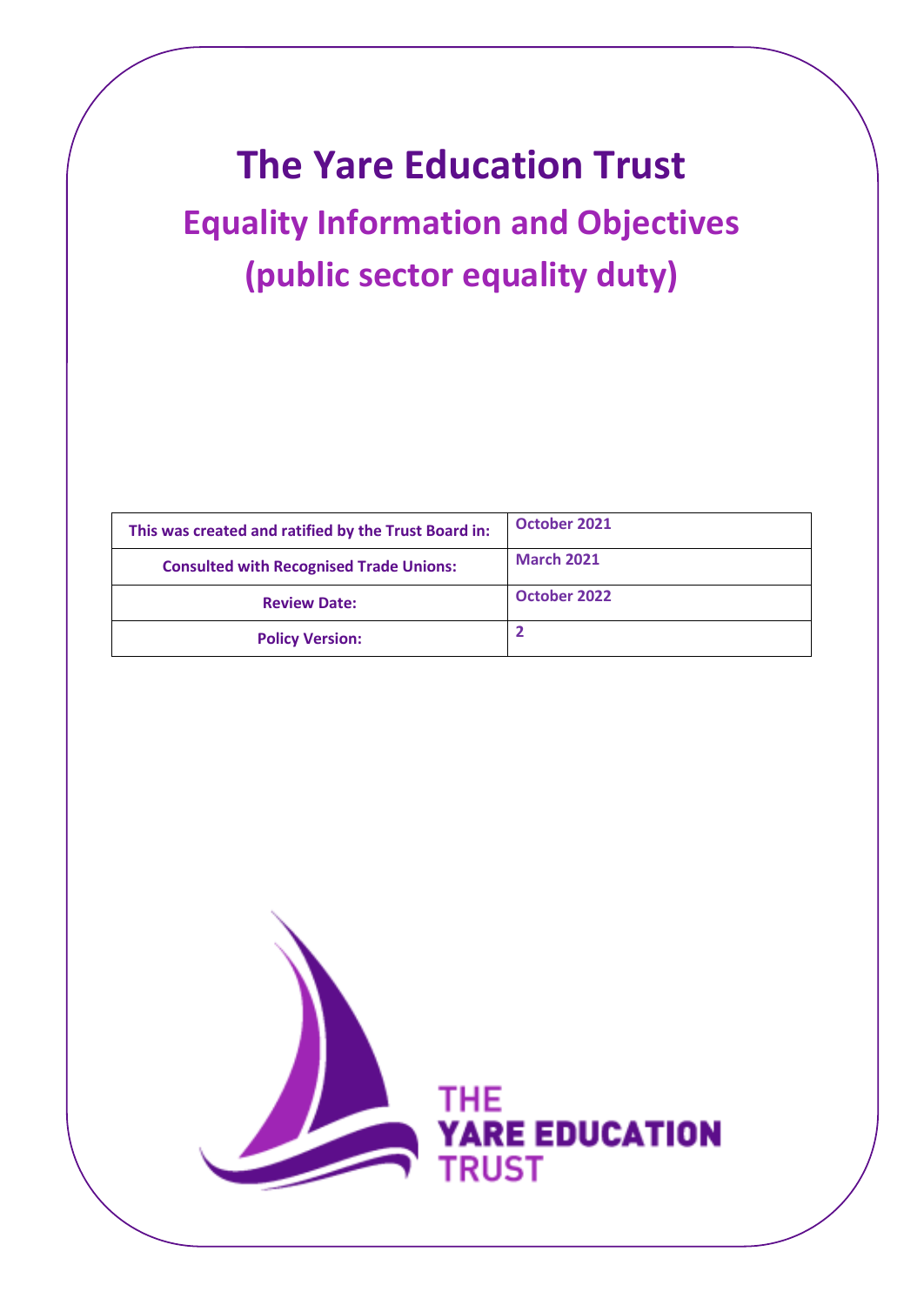## **Equality Information and Objectives** (public sector equality duty)

## **Contents**

| 2. |  |
|----|--|
|    |  |
|    |  |
| 5. |  |
|    |  |
| 7. |  |
| 8. |  |
| 9. |  |
|    |  |
|    |  |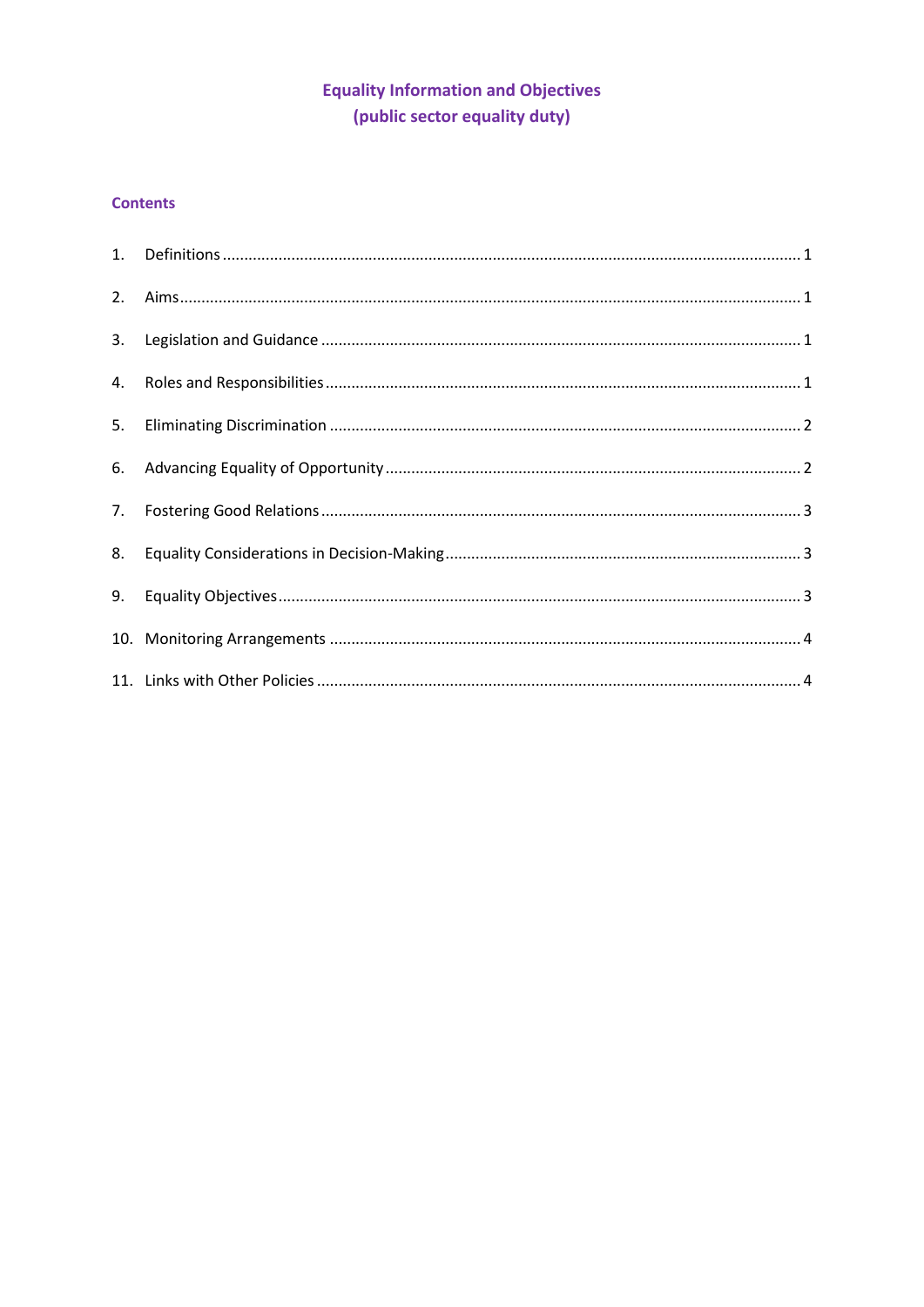## **1. Definitions**

"Headteacher" means the Headteacher of a school within The Yare Education Trust. This also refers to any other title used to identify the Headteacher, or other senior leader delegated to deal with the matter by the Headteacher. This includes the Chief Executive Officer for centrally employed staff.

### **2. Aims**

Our Trust aims to meet its obligations under the public sector equality duty by having due regard to the need to:

- Eliminate discrimination and other conduct that is prohibited by the Equality Act 2010.
- Advance equality of opportunity between people who share a protected characteristic and people who do not share it.
- Foster good relations across all characteristics between people who share a protected characteristic and people who do not share it.

#### **3. Legislation and Guidance**

This document meets the requirements under the following legislation:

- The [Equality Act 2010,](http://www.legislation.gov.uk/ukpga/2010/15/contents) which introduced the public sector equality duty and protects people from discrimination.
- [The Equality Act 2010 \(Specific Duties\) Regulations 2011,](http://www.legislation.gov.uk/uksi/2011/2260/contents/made) which require schools to publish information to demonstrate how they are complying with the public sector equality duty and to publish equality objectives.
- This document is also based on Department for Education (DfE) guidance: [The Equality](https://www.gov.uk/government/uploads/system/uploads/attachment_data/file/315587/Equality_Act_Advice_Final.pdf)  [Act 2010 and schools.](https://www.gov.uk/government/uploads/system/uploads/attachment_data/file/315587/Equality_Act_Advice_Final.pdf)

This document also complies with our Funding Agreement and Articles of Association.

#### **4. Roles and Responsibilities**

The Trust will:

- Ensure that the equality information and objectives as set out in this statement are published and communicated throughout the Trust, including to schools, staff, pupils/students and parents/carers, and that they are reviewed and updated at least once every four years.
- Delegate responsibility for monitoring the achievement of the identified objectives to the Headteachers of the Trust's schools.

The Headteachers will:

Promote knowledge and understanding of the equality objectives amongst staff, parents/carers and pupils/students.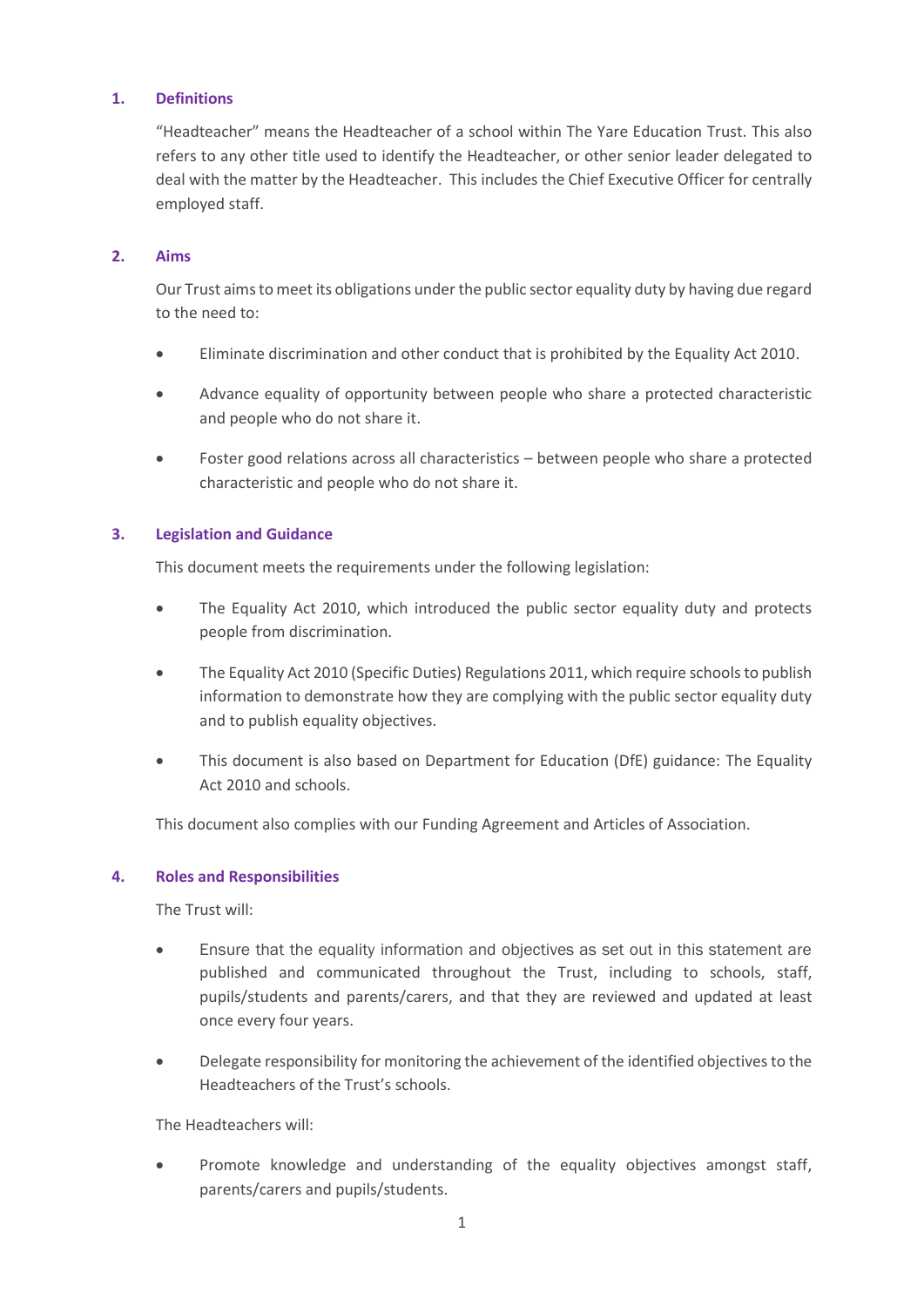• Monitor success in achieving the objectives and report back to Local Governing Boards and the Chief Executive Officer.

The Chief Executive Officer will:

- Support the Headteachers in promoting knowledge and understanding of the equality objectives amongst staff and pupils/students.
- Report back to the Trust Board regarding any issues.

All Trust school staff are expected to have regard to this document and to work to achieve the objectives as set out in section 8.

## **5. Eliminating Discrimination**

The schools in the Trust are made aware of their obligations under the Equality Act 2010 and that they comply with non-discrimination provisions.

Where relevant, our policies include reference to the importance of avoiding discrimination and other prohibited conduct.

Schools are regularly reminded of their responsibilities under the Equality Act, for example during meetings.

Schools are required to ensure new staff receive training on the Equality Act as part of their induction. All staff will receive refresher training when schools determine this is appropriate.

Schools should regularly liaise with the Chief Executive Officer regarding any issues as appropriate.

## **6. Advancing Equality of Opportunity**

As set out in the DfE guidance on the Equality Act, the Trust's schools aim to advance equality of opportunity by:

- Removing or minimising disadvantages suffered by people which are connected to a particular characteristic they have (e.g. pupils/students with disabilities, or gay pupils/students who are being subjected to homophobic bullying).
- Taking steps to meet the particular needs of people who have a particular characteristic (e.g. enabling Muslim pupils/students to pray at prescribed times).
- Encouraging people who have a particular characteristic to participate fully in any activities (e.g. encouraging all pupils/students to be involved in the full range of school societies).

In fulfilling this aspect of the duty, the Trust will:

• Publish attainment data each academic year showing how pupils/students with different characteristics are performing.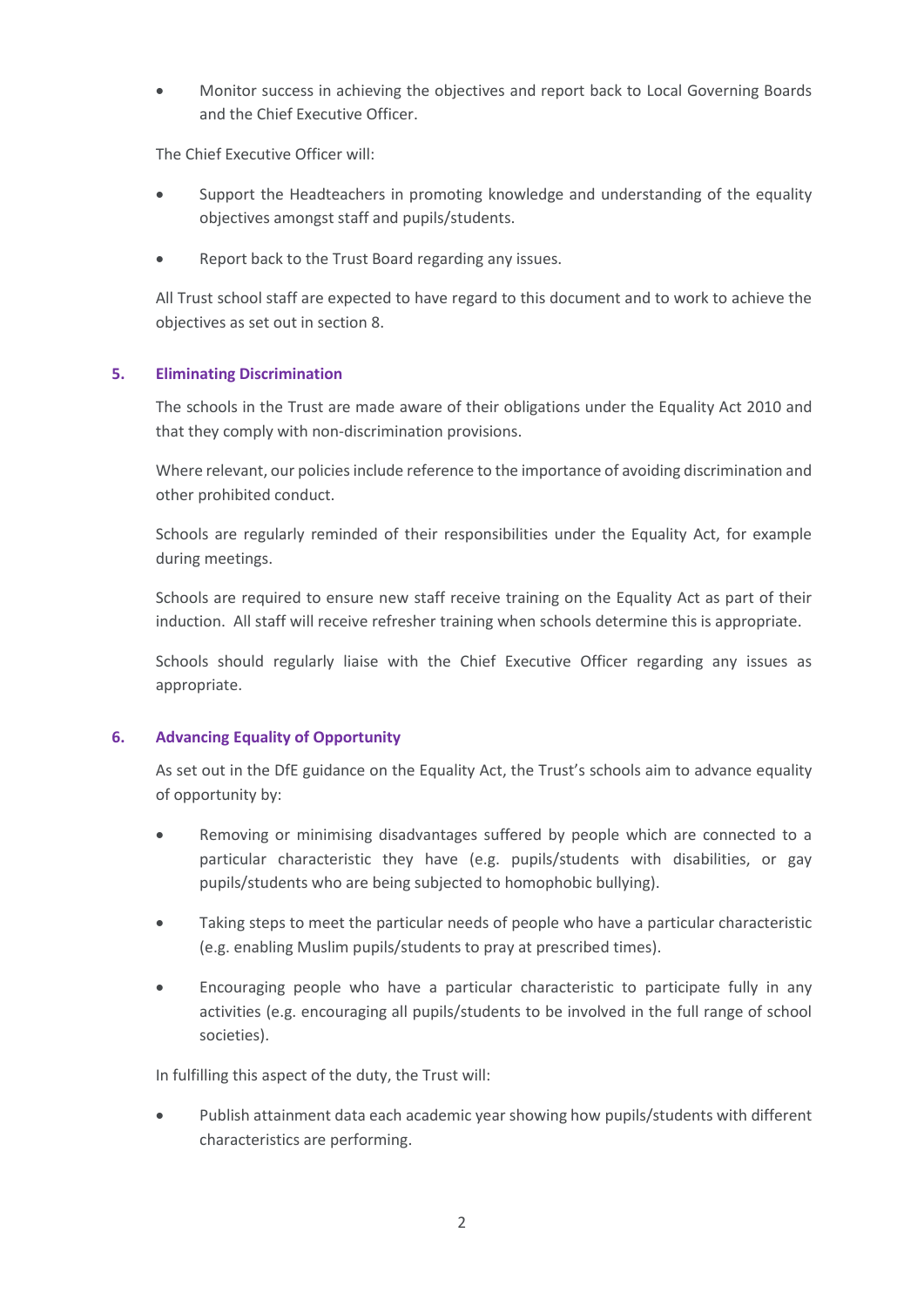- Analyse the above data to determine strengths and areas for improvement, implement actions in response and publish this information.
- Make evidence available identifying improvements for specific groups (e.g. declines in incidents of homophobic or transphobic bullying).
- Publish further data about any issues associated with particular protected characteristics, identifying any issues which could affect our own pupils/students.

## **7. Fostering Good Relations**

The Trust's schools aim to foster good relations between those who share a protected characteristic and those who do not share it by:

- Promoting tolerance, friendship and understanding of a range of religions and cultures through different aspects of our curriculum. This includes teaching in RE, citizenship and personal, social, health and economic (PSHE) education, but also activities in other curriculum areas. For example, as part of teaching and learning in English/reading, pupils/students will be introduced to literature from a range of cultures.
- Holding assemblies dealing with relevant issues. Pupils/Students will be encouraged to take a lead in such assemblies and we will also invite external speakers to contribute.
- Working with our local community. This includes inviting leaders of local faith groups to speak at assemblies, and organising school trips and activities based around the local community.
- Encouraging and implementing initiatives to deal with tensions between different groups of pupils/students within the school. All pupils/students are encouraged to participate in the school's activities, such as sports clubs.

## **8. Equality Considerations in Decision-Making**

The Trust's schools ensure they have due regard to equality considerations whenever significant decisions are made.

Schools always consider the impact of significant decisions on particular groups. For example, when a school trip or activity is being planned, the schools consider whether the trip:

- cuts across any religious holidays;
- is accessible to pupils/students with disabilities;
- has equivalent facilities for boys and girls.

The schools keep written records (known as an Equality Impact Assessment) to show how they have actively considered equality duties and asked relevant questions.

#### **9. Equality Objectives**

Each Trust school will determine the most appropriate objectives for itself on an annual basis. These suggested objectives will guide each schools' practice.